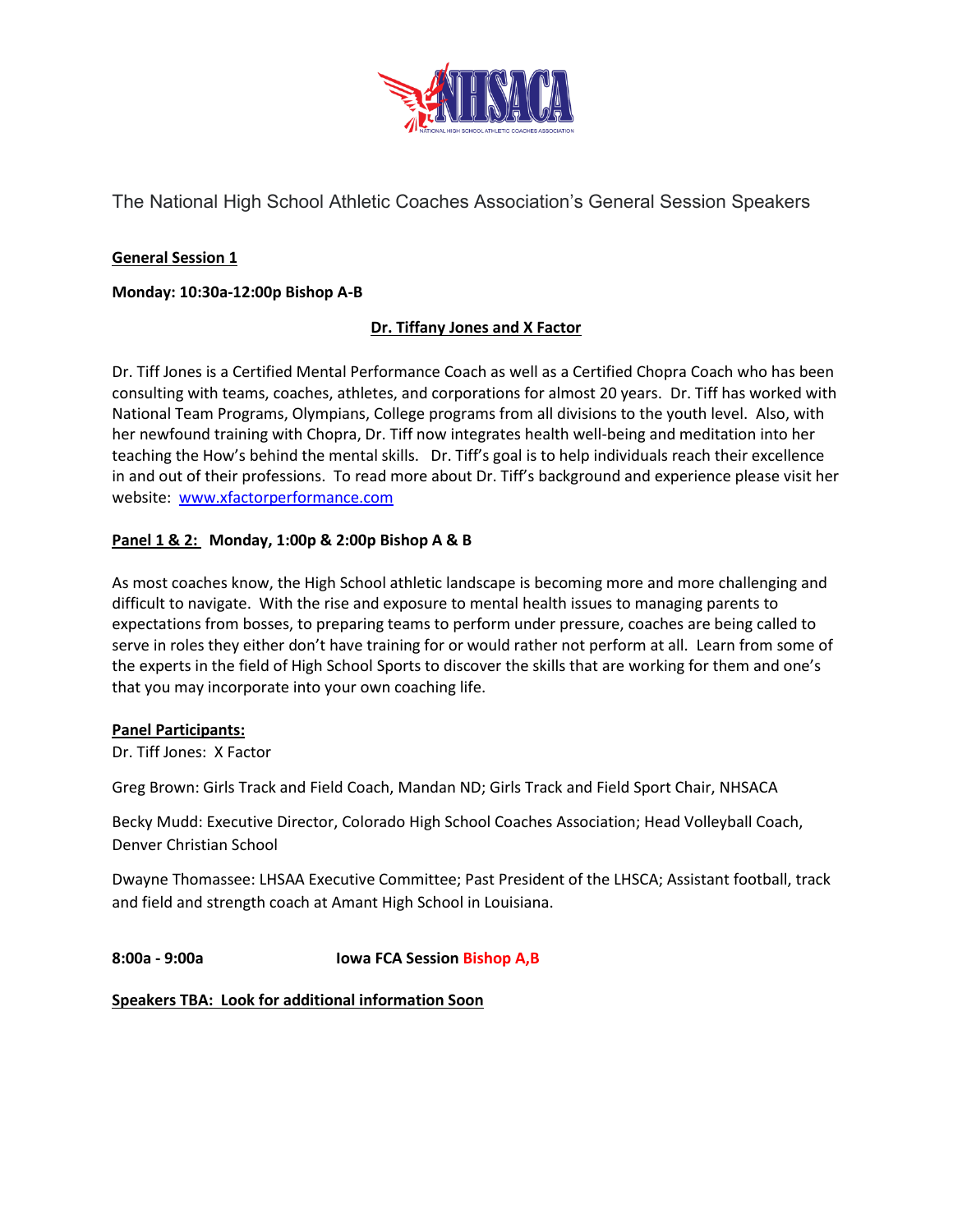

### **General Session 2**

### **Tuesday: 9:15a-10:15a Bishop A & B**

### **Richelle Williams: Drake University**

Richelle earned her BS in Kinesiology from San Diego State University, her MS in Athletic Training at A.T. Still University and her PhD in Kinesiology at the University of Michigan. Richelle is an assistant professor at Drake University. Richelle's presentation will focus on concussions and concussion management.

### **Panel 3: Tuesday, 10:30a-11:45a Bishop A & B**

Panel discussion on concussion and concussion management

#### **Panel Participants:**

Dr. Richelle Williams PhD – Assistant Professor of Athletic Training, Drake University

Dr. Shawn Spooner MD- Physician Unity Point Concussion Center

Dr. Marla Shapiro PhD, HSP, NCSP, DBSM- Sports Neuropsychologist Unity Point Concussion Center

Maggie Ferguson **MS, CRC, CBIS**- Brain injury program manager-Iowa Department of Public Health

Tom Wilson- Dowling Catholic Football Coach and Athletic Director

### **General Session 2**

**Tuesday: 1:00p – 2:00p-10:15a Bishop A & B Sean Rogers, DAT, LAT, ATC**

Associate Professor and Coordinator of Clinical Education

Drake University

This presentation and the following round-table discussion will provide participants with information on current policies and guidelines available for the participation of transgender and gender nonconforming (TGNC) individuals in high school athletic programs. In addition to discussing specific guidance provided by the National Federation of State Highschool Associations, as well as individual state policies, this presentation will also explore how athletic coaches and administration can best support the health, wellness, and inclusion of TGNC student athletes.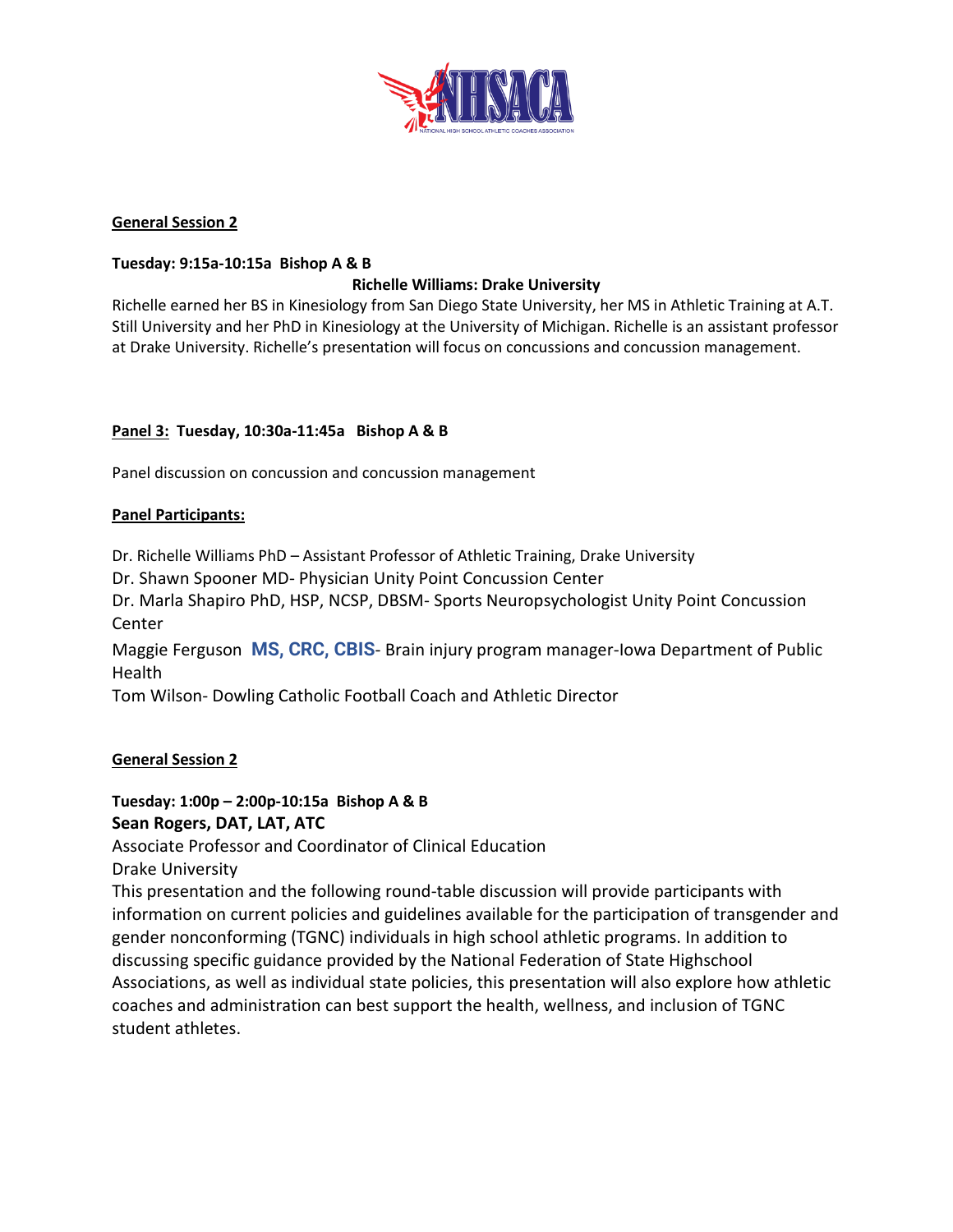

Panel discussion on Policies and Guidelines available for the participation of TGNC in High School Athletic Programs:

### **Panel Participants:**

# **Sean Rogers, DAT, LAT, ATC**

Associate Professor and Coordinator of Clinical Education Drake University

# **Emma Nye, DAT, LAT, ATC** Adjunct Instructor

Grand View University

# **Jordan Mix**

Director of Educational Programming Iowa Safe Schools

### **Round Table Panelists:**

### **Sean Rogers, DAT, LAT, ATC**

Associate Professor and Coordinator of Clinical Education Drake University

# **Emma Nye, DAT, LAT, ATC**

Adjunct Instructor Grand View University

# **Erin Kirtley**

Associate Director Iowa High School Girls Athletic Union

# **Jennifer Harvey, PhD**

Associate Provost of Campus Equity and Inclusion Drake University

# **Jordan Mix** Director of Educational Programming Iowa Safe Schools